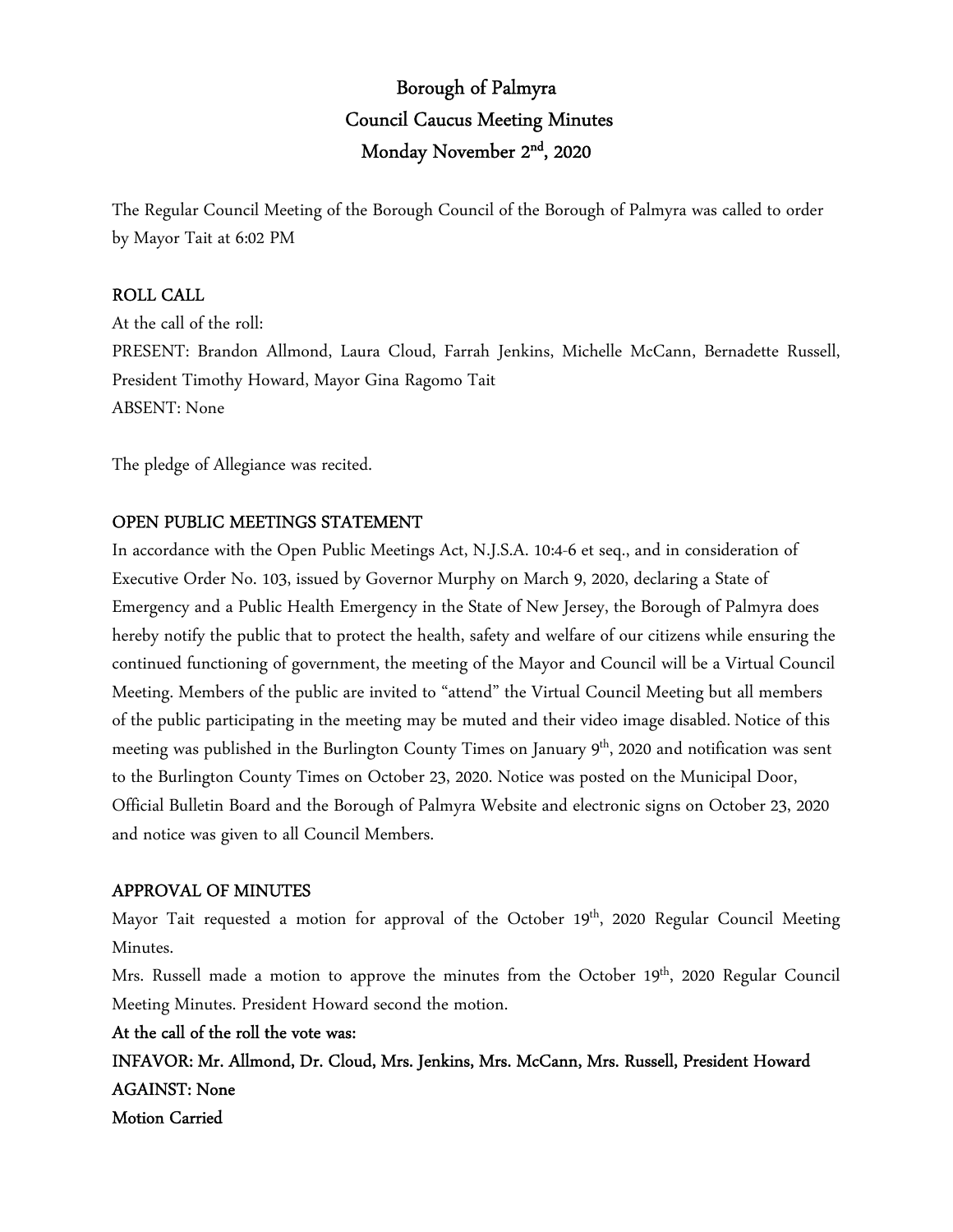## **CORRESPONDENCE**

Municipal Clerk, Ms. Jackson acknowledged the following correspondence received: Email received from Gail Furrer Letter received from Brian McBride, Superintendent Palmyra School District

#### REDEVELOPMENT

#### Rt. 73 South Redevelopment Area- Update

Mr. Gural indicated permits have been approved by NJDEP and NJDOT regarding the project. Mr. Gural indicated the redeveloper has applied to the Land Use Board for subdivision and site plan approvals, which will be heard at the Land Use Board meeting on November 18<sup>th</sup>, 2020. Mr. Gural stated the special sheriff sale for the Fillit property is scheduled for December  $2<sup>nd</sup>$ , 2020 and will be held at Borough Hall; noting a special court master was appointed to oversee the sale. Mr. Gural indicated the consent order regarding our affordable housing with Fair Share Housing Center has been extended to December 11<sup>th</sup>, 2020.

## Outlaw Training & Fitness/620-622 Highland Ave Redevelopment Project – Update

Mr. Gural indicated there was no additional information to report, noting the trial date for the valuation hearing is scheduled for February 22<sup>nd</sup>, 2021.

## Redevelopment Study Block 80 Lot 6, former Knights of Columbus property

Mr. Gural indicated the determination of need study was presented to the Land Use Board at the last meeting and the Board requested Mr. Brewer prepare a resolution for Board consideration, declaring the property as an area in need of redevelopment.

#### PROFESSINAL UPDATES

## William Kirchner, ERI

William Kirchner indicated he wanted to update council on the current road projects. Mr. Kirchner stated the 5<sup>th</sup> and Race Street project is being delayed until the spring as the school intends to return students to school on November 16<sup>th</sup>, 2020. Mr. Kirchner indicated they have been working on the 2020 road project in the area of Walnut and Pear Streets and are hoping to have it complete by weeks end so New Jersey American can get in and pave before the children return to school at Charles Street School.

## PUBLIC COMMENT

Mayor Tait stated participants wishing to have or make a Public comment, email their questions or comments in advance to Borough Clerk Rita Jackson at djackson@boroughofpalmyra.com. The opportunity to submit comments prior to meeting expired at 12:00 PM on Monday November 2nd,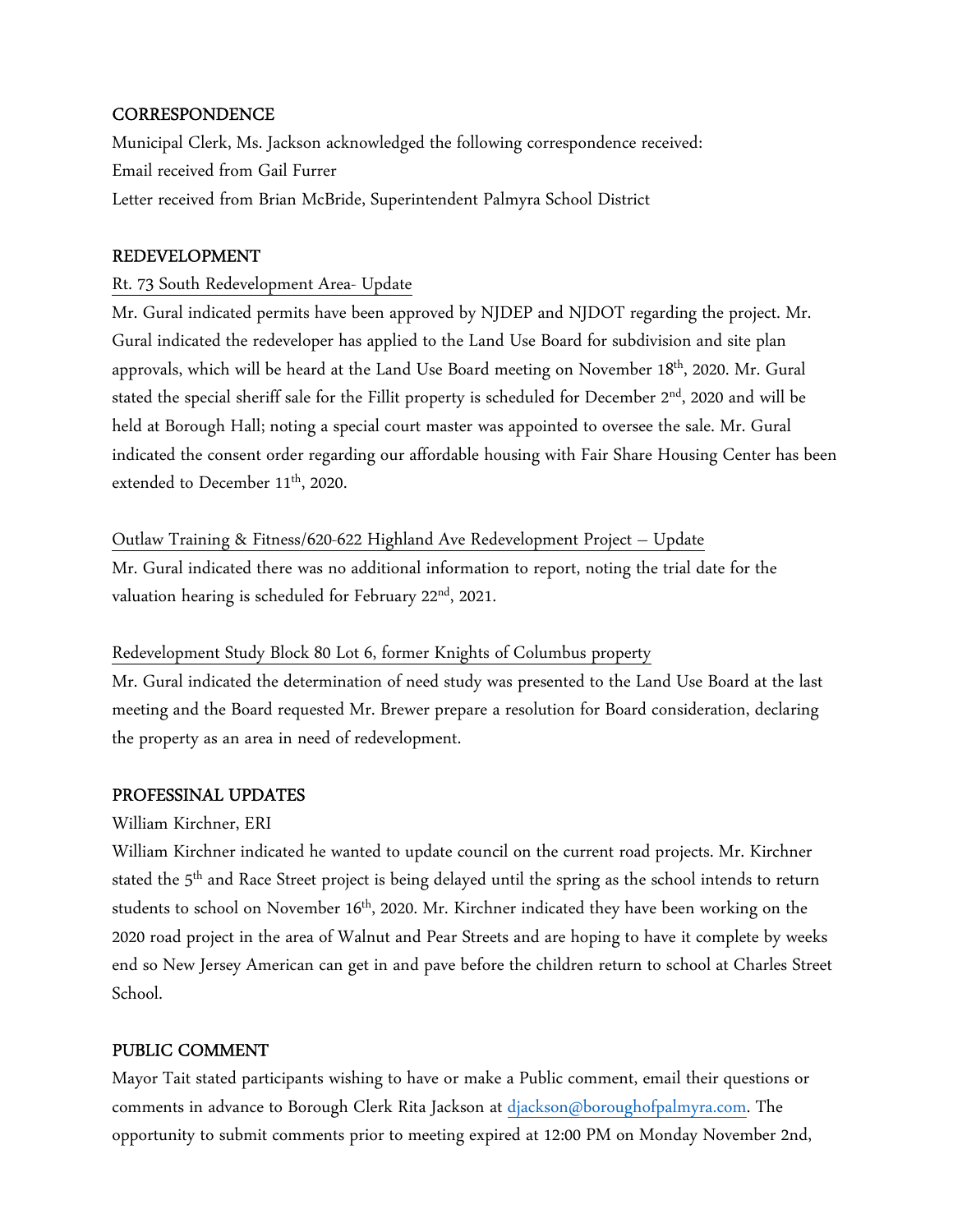2020. She noted comments submitted in a timely manner would be read during the virtual Council Meeting noting all comments would become part of the record and included with the Meeting Minutes. Mayor Tait stated for those who choose to "attend" the Virtual Meeting, she would open the meeting to the public for comments. Comments should be limited to no more than (2) two minutes. All comments will become part of the record and included with the Meeting Minutes. Mayor Tait asked for a motion to open the Public Portion. Mrs. Russell made a motion to open the public portion for comments. President Howard second the motion.

#### All members present voted in favor of the motion. Motion Carried

Mayor Tait asked if any comments were received before the meeting. Municipal Clerk, Ms. Jackson indicated no comments were received prior to the meeting.

Mayor Tait asked if there were any additional comments from those present.

**Mr. Rader-** Harbour Drive – Mr. Rader inquired about the traffic entrances to the redevelopment area and if additional entrances were in the planning. Mr. Rader also inquired about the carbon monoxide emissions and if that would also be considered due to the additional traffic anticipated on Rt 73. Mr. Gural stated that everything related to Rt 73. is the responsibility of the Department of Transportation, noting that the Borough does not have a lot to say regarding it. Mr. Gural indicated the redeveloper has submitted several applications to the State for various curb cuts, acceleration lanes, etc. but the final changes to Rt 73. will be determined by the State of New Jersey DOT. Mr. Rosenberg indicated that the Land Use Board is the body that would address the issues that you are inquiring about. Mr. Brewer stated that safety is a matter of concern and the Department of Transportation will address what is safe or not regarding entering and exiting the property. Mr. Brewer stated local boards and governing bodies cannot regulate emissions. Dr. Cloud note that the Environmental Protection Agency during their permit review can require an air quality monitoring program as part of their permit approval, however, it is not something that the Borough can do.

No one else from the public wishing to be heard, Mayor Tait asked for a motion to close the Public Portion. President Howard made a motion to close the public portion, Mrs. Russell second the motion. All members present voted in favor of the motion. Motion Carried

ORDINANCES on first reading, public hear to be held December 7<sup>th</sup>, 2020.

Ordinance 2020-10 An Ordinance of the Borough of Palmyra to Provide for and Determine the Rates and Ranges of Compensation of Each Employee and Officer of the Borough of Palmyra for Years 2021 and 2022. This Ordinance expires December 31<sup>st</sup>, 2022 unless otherwise amended.

Mayor Tait requested of motion to approve Ordinance 2020-10. Mrs. Russell made a motion to approve Ordinance 2020-10. President Howard seconded the motion.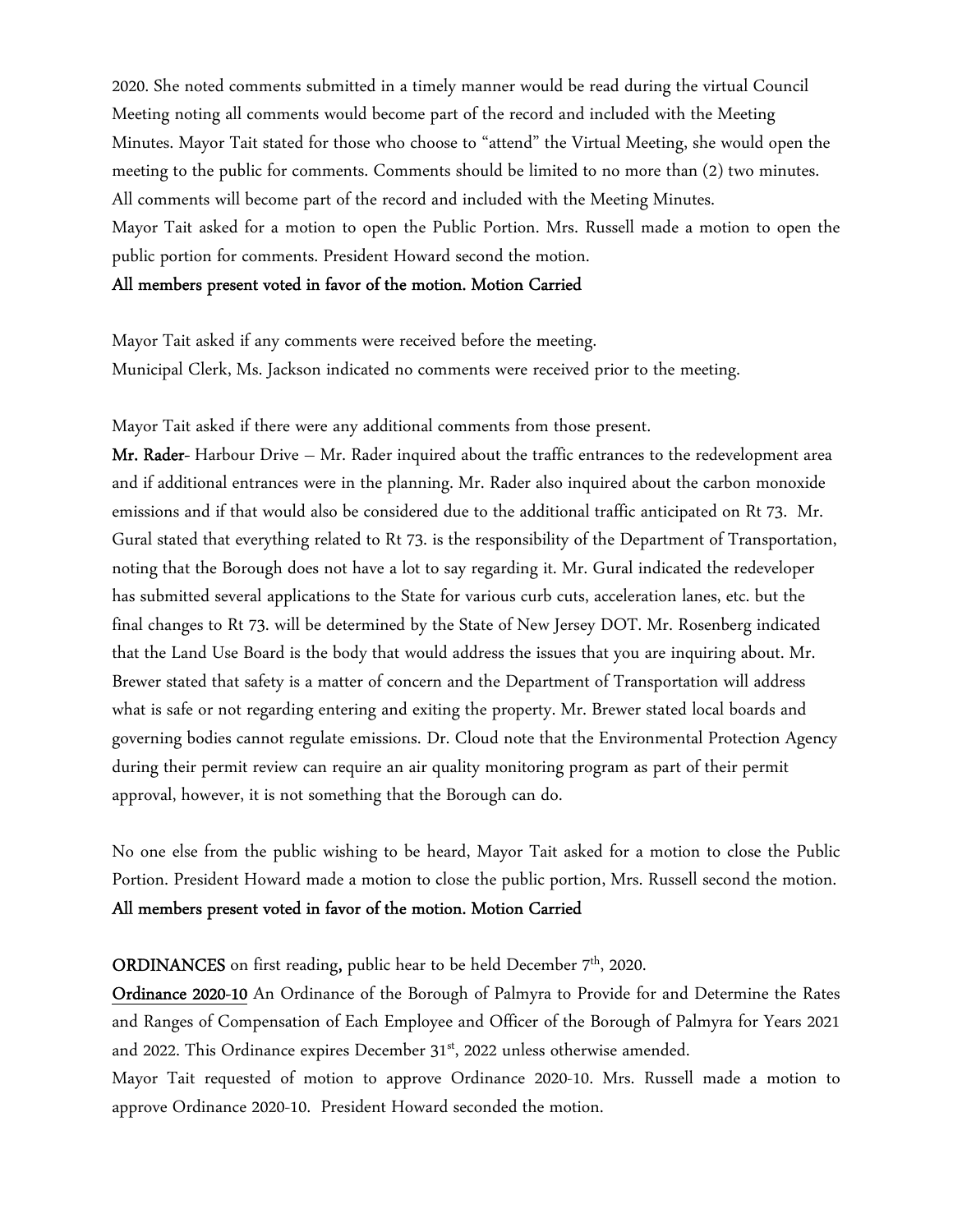## At the call of the roll, the vote was: INFAVOR: Mr. Allmond, Dr. Cloud, Mrs. Jenkins, Mrs. McCann, Mrs. Russell, President Howard AGAINST: None Motion carried. Ordinance 2020-10 was approved on first reading.

## RESOLUTIONS

Resolution 2020-206 and Resolution 2020-207 will be enacted as a single motion, if either resolution needs additional discussion it will be removed from the consent agenda and voted on separately Mayor Tait asked if either needed to be removed. Council indicated no. Mayor Tait read the following resolutions into the record:

Resolution 2020-206, Resolution Awarding a Contract to Municipal Emergency Services per Quote QT1408657 per New Jersey State Contract #17-FLEET-00819 in the Amount of \$22,076.09 Subject to Certification of CFO

Resolution 2020-207, Resolution Authorizing Application for Local Government Emergency Fund (CRF) Grant

Mayor Tait requested a motion to approve Resolution 2020-206 and Resolutions 2020-207. Mrs. Russell made a motion to approve Resolutions 2020-206 and Resolutions 2020-207. President Howard seconded the motion.

At the call of the roll, the vote was:

## INFAVOR: Mr. Allmond, Dr. Cloud, Mrs. Jenkins, Mrs. McCann, Mrs. Russell, President Howard AGAINST: None

Motion Carried, Resolution 2020-206 and Resolutions 2020-207 were approved.

## DISCUSSION ITEMS

Mayor Tait asked the governing body what that wanted to do for the Christmas holiday season as that due to the pandemic that some of the things we usually do we more than likely will not be able to. President Howard suggested decorating the light poles and the house decorating contest as had be done by the Halloween Parade committee. Mr. Gural indicated that Raleigh s would be installing the snowflakes on the light poles and public works/ fire department could install the red bows on the poles also. President Howard also inquired about the light project Councilwoman Jenkins and committee worked on earlier this year. There was some discussion regarding that project, the vendor and payment. Mrs. Jenkins noted she would forward that information to Mr. Gural and he indicated he would follow up with the vendor. Mayor Tait indicated Santa will still be riding thru town but there will not be a lighting ceremony at the Bandshell.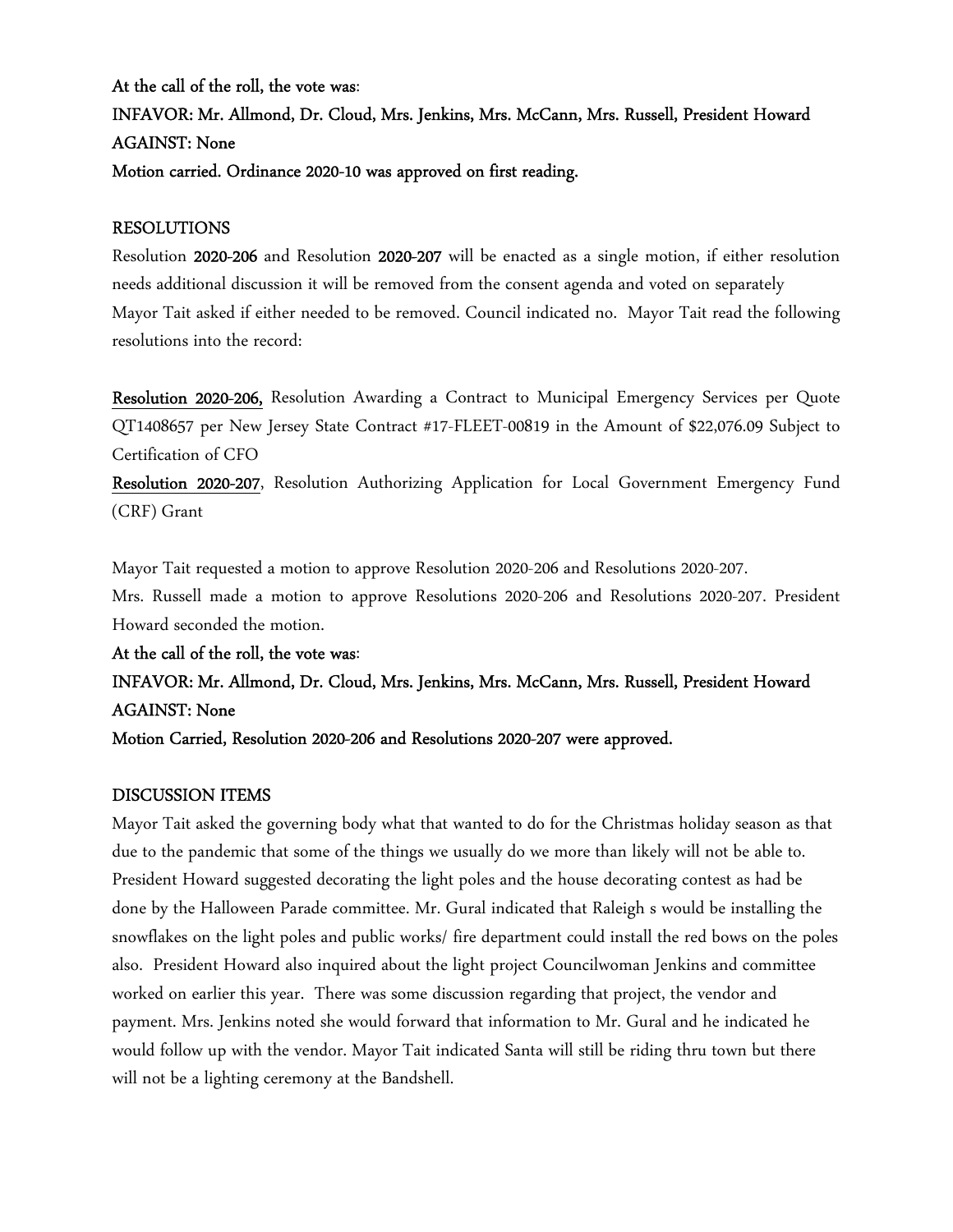Chief Campbell indicated no new dates have been set yet regarding the Police Department Firearms Basic Safety Seminar. Chief Campbell stated they were looking to schedule two more before the end on year.

Mr. Gural indicated the Borough Hall staff has returned to their normal fulltime or part time schedules noting the safety measures that have been put in place. Mayor Tait stated in the last three weeks we have had 28 new positive covid-19 cases bring our total to 112 cases. Mr. Gural indicated we have had two positive cases of Borough employees. There was some additional discussion regarding the pandemic and Covid-19 cases and Mr. Gural indicated he could not recommend opening the building to the public currently given the rise in case numbers. Mr. Gural indicated that football had another one or two weeks on the field, but soccer would be awhile longer.

Mr. Gural noted he had not heard from the PPA regarding the offer which we made regarding the Collective Bargaining Agreement.

Mr. Gural stated Ms. Condo indicated instead of paying down our principle that we would normally do. Mr. Gural stated the interest rates are low currently and if we bond now, we can take the payment pay down we would normally use for the BAN and put it into surplus. Mr. Gural noted we do not know what next year will look like regarding state-aid but overall, this would put us in a better financial situation.

Mr. Gural stated he received one complaint regarding political campaign signs. Mr. Gural noted there are no violations, and all signs must be down within five days after the election.

Mr. Gural explained that a resident had mentioned at the Land Use Board meeting, the Borough participating in the Inclusive Healthy Communities (IHC) Grant Program. Mr. Gural stated we sent the letter of intent to the program however given the amount of time and funding required, noting the time span to complete the application, us missing the first mandatory meeting of the application process, at this time we cannot recommend proceeding with the application. Simply there is not enough time, as we must bring in partners like the Heart and Soul grant, to put together a successful application, with the application due November 20<sup>th</sup>, 2020.

Mr. Gural stated the hybrid virtual/Borough Hall "Practice" Council meeting has been scheduled for November 5th at 4:00 PM. Mr. Gural indicated we are working on our technology in the hopes of being able to hold a combination of in person and online meetings. Mr. Gural stated it is advertised and open to the public and we are hoping a many as possible attend so we can test out the equipment.

#### ADMINISTRATORS REPORT

Mr. Gural stated public works is behind with the leaf collections due to covid-19 so be patient. Mr. Gural also noted the brush & limbs collection is done to this year as the focus is now on leaves. Mr. Gural stated all the information is on our website in the form of a "Did you Know" post. Mr. Gural stated the Request for Proposals for professional services 2021 is posted on our website. Mr. Gural stated the proposals are due back by December 1, 2020. Mr. Gural indicted the Tree Services bid for 2021 thru 2022 is also posted on our website and due December 2<sup>nd</sup>, 2020.